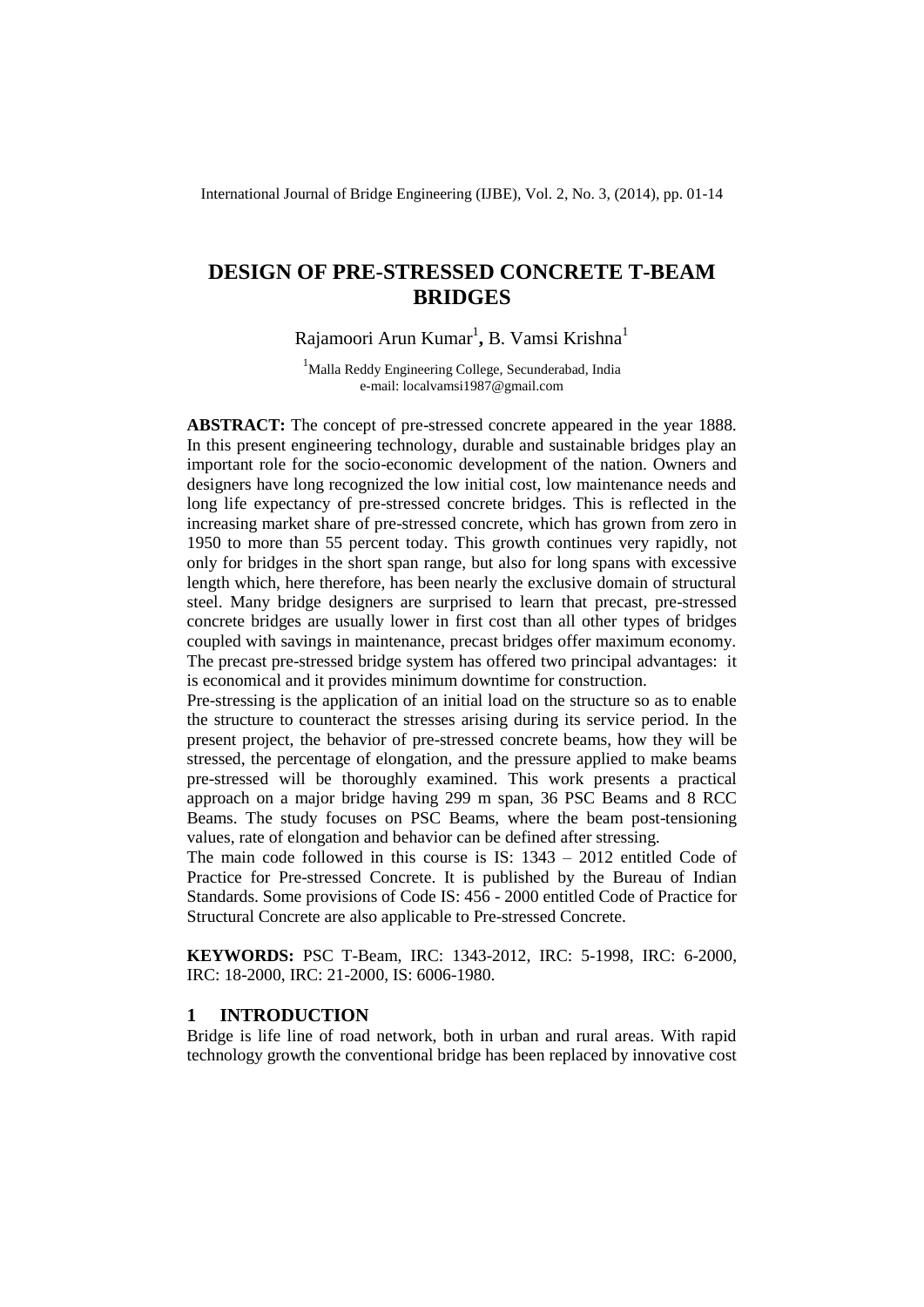effective structural system. One of these solutions present a structural PSC system that is T-Beam.

PSC T-beam, have gained wide acceptance in freeway and bridge systems due to their structural efficiency, better stability, serviceability, economy of construction and pleasing aesthetics. PSC beam design is more complicated as structure is more complex as well as needed sophisticated from work. In the place of PSC T- beam if we talk about RCC T- beam geometry is simple and does not have sophisticated in construction.

Bridge design is an important as well as complex approach of structural engineer. As in case of bridge design, span length and live load are always important factor. These factors affect the conceptualization stage of design. The effect of live load for various span are varied. In shorter spans track load govern whereas on larger span wheel load govern. Selection of structural system for span is always a scope for research. Structure systems adopted are influence by factor like economy and complexity in construction. The 24 m span as selected for this study, these two factor are important aspects. In 24 m span, code provisions allow as to choose a structural system i.e. PSC T- beam. This study investigates the structural systems for span 24 m and detail design has been carried out with IRC loadings and IS code books. The choice of economical and constructible structural system is depending on the result.

# **2 BASIC CONCEPTS OF PRE-STRESSING**

Pre-stressed concrete is basically concrete in which internal stresses of a suitable magnitude and distribution are introduced so that the stresses resulting from external loads are counteracted to a desired degree. In reinforced concrete members, the pre-stress is commonly introduced by tensioning the steel reinforcement.

The earliest examples of wooden barrel construction by force-fitting of metal bands and metal tyres on wooden wheels indicate that the art of pre-stressing has been practiced from ancient times. The tensile strength of plain concrete is only a fraction of its compressive strength and the problem of it being deficient in tensile strength appears to have been the diving factor in the development of the composite material known as "reinforced concrete".

The development of early cracks in reinforced concrete due to incompatibility in the strains of steel and concrete was perhaps the starting point in the development of a new material like "pre-stressed concrete". The application of permanent compressive stress to a material like concrete, which is strong in compression but weak in tension, increases the apparent tensile strength of that material, because the subsequent application of tensile stress must first nullify the compressive pre-stress. In 1904, Freyssinet attempted to introduce permanently acting forces in concrete to exist the elastic forces developed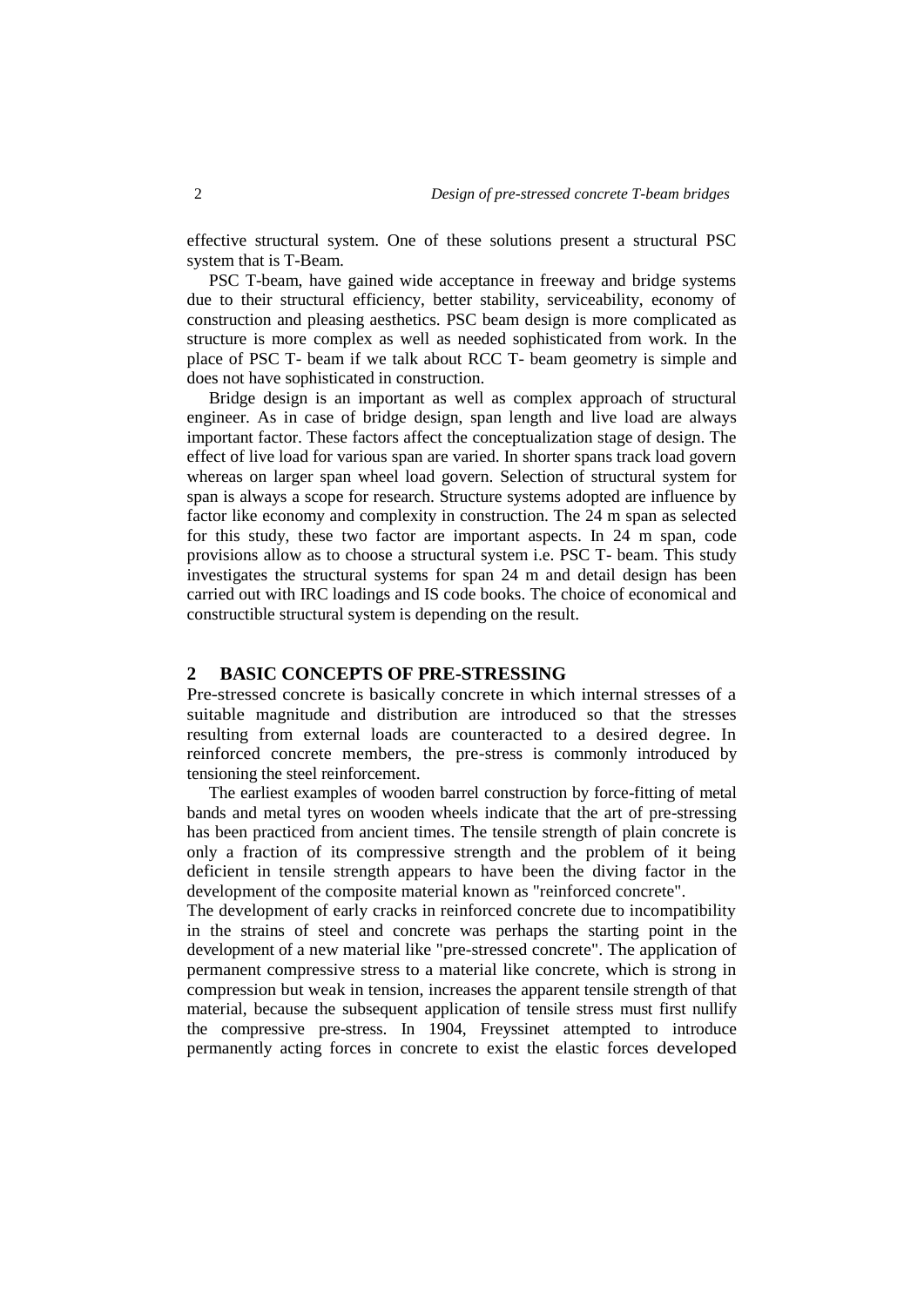under loads and this idea was later developed under the name of "prestressing".

### **3 ADVANTAGES OF PRE-STRESSED CONCRETE**

Pre-stressed concrete offers great technical advantages in comparison with other forms of construction, such as reinforced concrete and steel. In the case of fully pre-stressed members, which are free from tensile stresses under working loads, the cross-section is more efficiently utilized when compared with a reinforced concrete section which is cracked under working loads. Within certain limits, a permanent dead-load may be counteracted by increasing the eccentricity of the pre-stressing force in a pre-stressed structural element, thus effecting savings in the use of materials.

Pre-stressed concrete members possess improved resistance to shearing forces, due to the effect of compressive pre-stress. This reduces the principal tensile stress. The use of curved cables, particularly in long-span members, helps to reduce the shear forces developed at the support sections. A prestressed concrete flexural member is stiffer under working loads than a reinforced concrete member of the same depth. However, after the onset of cracking, the flexural behavior of a pre-stressed member is similar to mat of a reinforced concrete member.

The use of high-strength concrete and steel in pre-stressed members results in lighter and slender members than is possible with reinforced concrete. The two structural features of pre-stressed concrete, namely high-strength concrete and freedom from cracks, contribute to the improved durability of the structure under aggressive environmental conditions. Pre-stressing of concrete improves the ability of the material for energy absorption under impact loads. The ability to resist repeated working loads has been proved to be as good in pre-stressed as in reinforced concrete.

The economy of pre-stressed concrete is well established for long-span structures. According to Dean6, standardized precast bridge beams between 10 and 30 m long and precast pre-stressed piles have proved to be more economical than steel and reinforced concrete in the United States. According to Abeles7, precast pre-stressed concrete is economical for floors, roofs, and bridges of spans up to 30 m and for cast in situ work, up to 100 m. In the long-span range, pre-stressed concrete is generally more economical than reinforced concrete and steel.

# **4 APPLICATIONS OF PRE-STRESSED CONCRETE**

Notable examples of pre-stressed concrete structures in India include,

(a) The Lubha bidge24, the nation's longest single-span 172m long prestressed concrete box-girder-type continuous bridge built across a 30 m deep gorge of the Lubha river in Assam.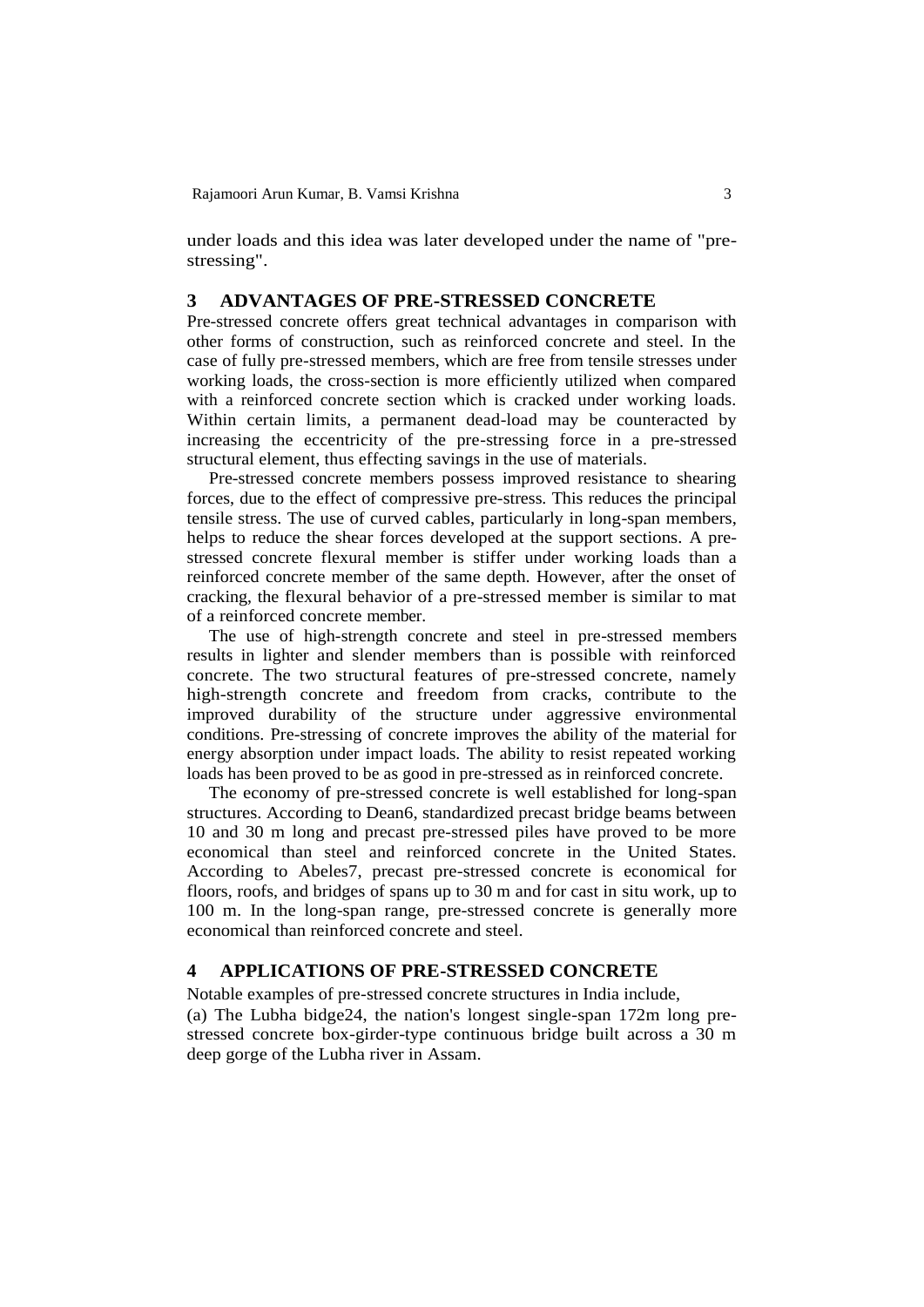(b) Gomti aqueduct, which is the longest and the biggest aqueduct in India comprising 9.9 m deep pre-stressed concrete girders each weighing as much as 5500 kN over a span of 31.8 m, located in Uttar Pradesh.

(c) Ball tank, Tom bay, Maharashtra, consisting of a pre-stressed concrete, tank of 4 million liter capacity for the department of atomic energy.

(d) The Boeing hanger at Santa Cruz airport with a hoof consisting of barrel shells supported on pre-stressed concrete edge beams spanning over 45.73 m.

# **5 PRINCIPLE OF PRE-STRESSING**

The function of pre-stressing is to place the concrete structure under compression in those regions where load causes tensile stress. Tension caused by applied loads will first have to cancel the compression induced by the pre-stressing before it can crack the concrete. Figure shows a plainly reinforced concrete simple span beam and fixed cantilever beam cracked under applied load. Figure shows the same unloaded beams with pre-stressing forces applied by stressing post-tensioning tendons. By placing the prestressing low in the simple-span beam and high in the cantilever beam, compression is induced in the tension zones; creating upward camber.

Figure shows the two pre-stressed beams under the action of post-tensioning and applied loads. The loads cause both the simple-span beam and cantilever beam to deflect down, creating tensile stresses in the bottom of the simple-span beam and top of the cantilever beam.



*a) Reinforced concrete cracked under load*



*b) Post-tensioned concrete before loading*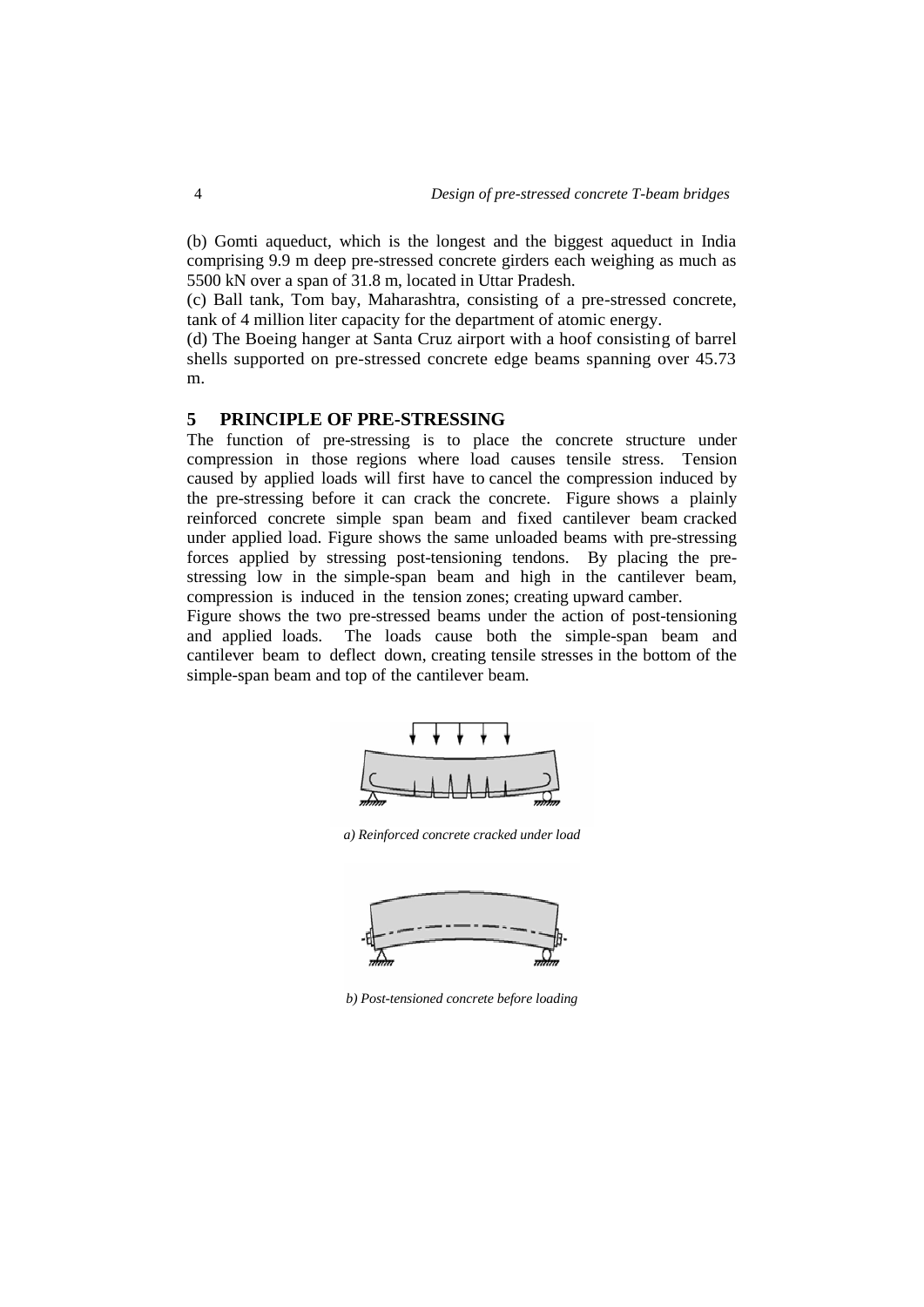

*c) Post-tensioned concrete after loading*

*Figure 1. Pre-stressed beams under the action of post-tensioning and applied loads*

# **6 MATERIALS FOR PRE-STRESSED CONCRETE**

### **6.1 High-Strength Concrete Mixes**

Pre-stressed concrete requires concrete which has a high compressive strength at a reasonably early age, with comparatively higher tensile strength than ordinary concrete. Low shrinkage, minimum creep characteristics and a high value of Young's modulus age generally deemed necessary for concrete used for possessed members. Many desirable properties, such as durability, impermeability and abrasion resistance, age highly influenced by the strength of concrete. With the development of vibration techniques in 1930, it became possible to produce, without much difficulty, high-strength concrete having 28-day cube compressive strength in the range of  $30-70$  N/mm<sup>2</sup>.

The minimum 28-day cube compressive strength prescribed in the Indian standard code IS: 1343-1980 is 40 N/mm<sup>2</sup> for pre-tensioned members and 30 N/mm2 for post tensioned members. The ratio of standard cylinder to cube strength may be assumed to be 0.8 in the absence of any elegant test data. A minimum cement content of 300 to 360 kg/m3 is prescribed mainly to cater to the durability equipments. In high-strength concrete mixes, the water content should be as low as possible with due egad to adequate workability, and the concrete should be suitable for compaction by the means available at the site. It is a general practice to adopt vibration to achieve thorough compaction of concrete used for possessed members.

To safeguard against excessive shrinkage, the code prescribes that the cement content in the mix should preferably not exceed 530 kg/m3. The specified works cube strength of 40 N/mm2 equated for possessed members can easily be achieved even at the age of seven days using rapid hardening Portland cement.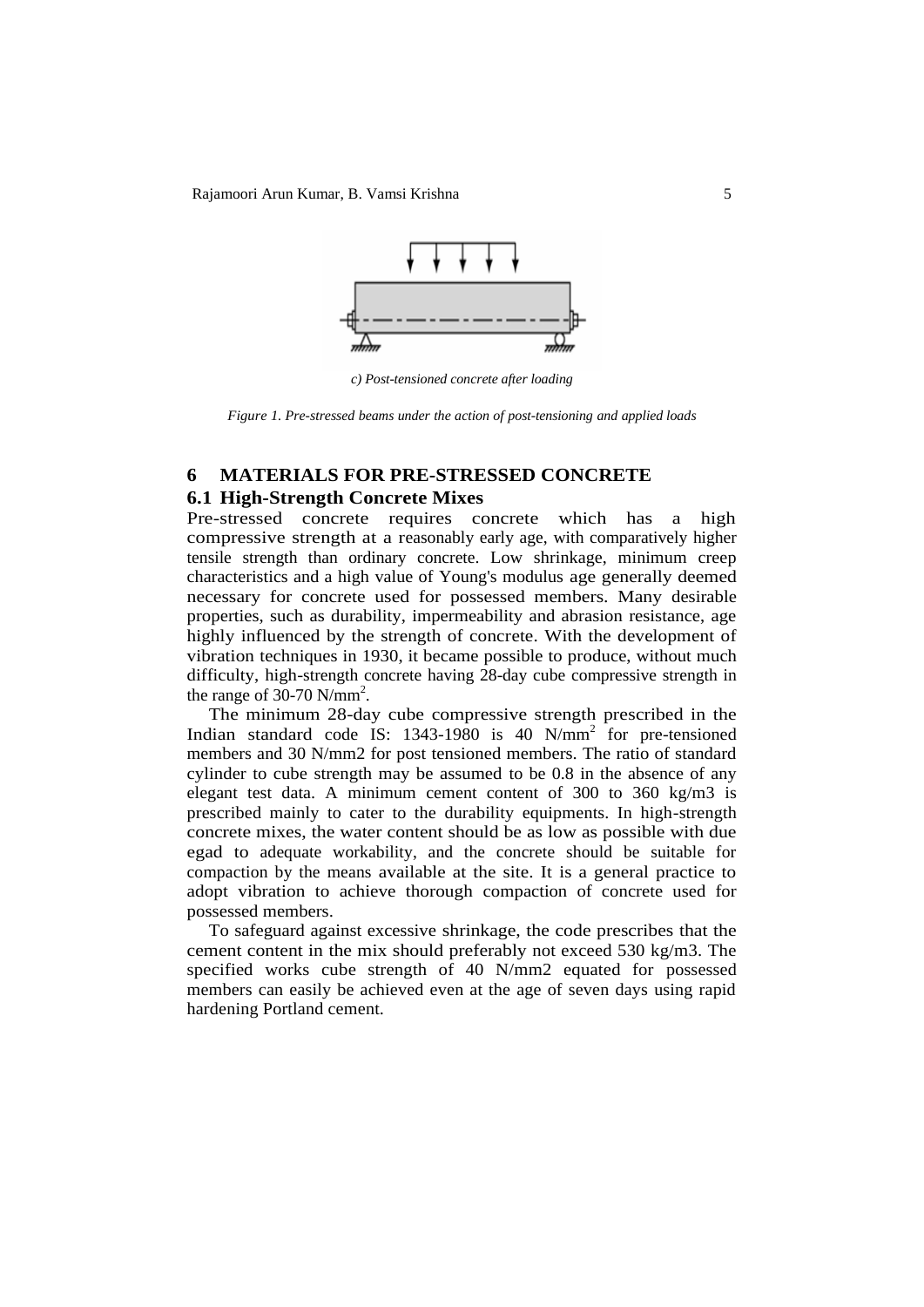|                 | $\mathcal{D}_{\mathcal{L}}$ | IS: 1343-1980                                                                                                                                                                                                                                                    |  |  |
|-----------------|-----------------------------|------------------------------------------------------------------------------------------------------------------------------------------------------------------------------------------------------------------------------------------------------------------|--|--|
| At Transferce   | compressive stress          | Varies linearly from 0.54 to 0.37 fck for post-<br>tensioned work and from 0.51 to 0.44 fck for pre-<br>tensioned work depending on the strength of<br>concrete.                                                                                                 |  |  |
| At Transferce   | Tensile stress              |                                                                                                                                                                                                                                                                  |  |  |
| At Service load | compressive stress          | Varies linearly from 0.41 to 0.35 fck depending on<br>the strength of concrete.                                                                                                                                                                                  |  |  |
| At Service load | Tensile stress              | Type 1 members : none Type 2 members : Tensile<br>stress not to exceed 3 N/mm2. Type 3 members :<br>Hypothetical tensile stress vary from 3.2N/mm2 for<br>M-30 to a maximum of 7.3 N/mm2 for M-50 Grade<br>of concrete depending upon the limiting crack- width. |  |  |

Table 1. Maximum Permissible Stresses in Concrete (N/mm<sup>2</sup>).

# **6.2 Shrinkage of Concrete**

The shrinkage of concrete in pre-stressed members is due to the gradual loss of moisture which exults in changes in volume. The drying shrinkage depends on the aggregate type and quantity, relative humidity, water/cement ratio in the mix, and the time

# **6.3 Creep of Concrete**

The progressive inelastic strains due to creep in a concrete member are likely to occur under the smallest sustained stresses at ambient temperatures. Shrinkage and creep of concrete are basically similar in origin, being largely the result of the migration of water in the capillaries of the cement paste. The loss of pre-stress due to creep of concrete can be estimated by the creep coefficient method, as recommended in the Indian Standard Code IS: 1343-80.

# **6.4 Deformation Characteristic of Concrete**

The complete stress-strain characteristic of concrete in compression is not linear, but for loads not exceeding 30 per cent of the crushing strength, the load deformation behavior may be assumed to be linear. The deformation characteristics of concrete under short-term and sustained loads is necessary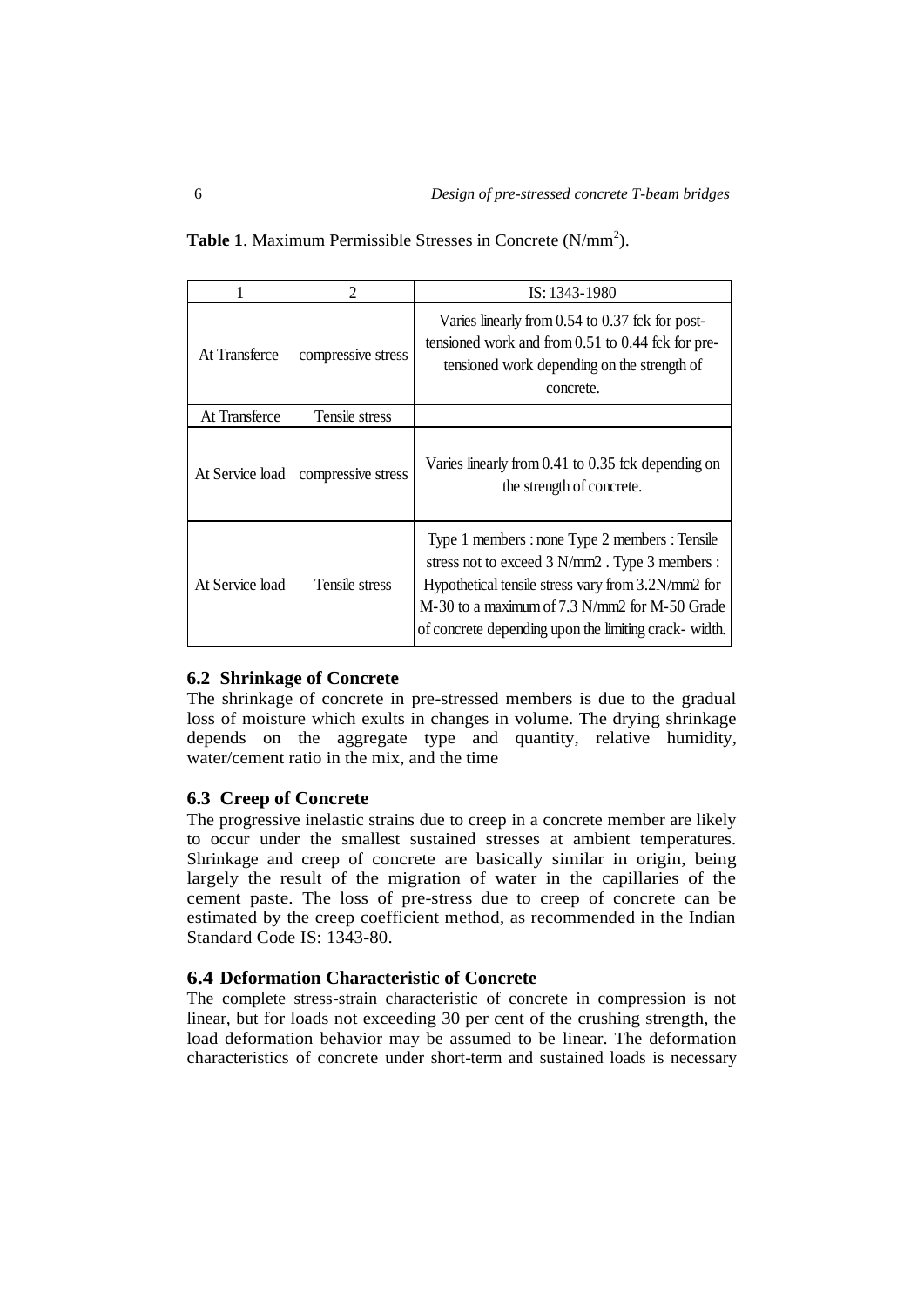for determining the flexural strength of beams and for evaluating the modulus of elasticity of concrete, which is required for the computation of deflections of pre-stressed members.

The short-term modulus of elasticity, which is specified in most of the codes, corresponds to the secant modulus determined from an experimental stress-strain relation exhibited by standard specimens under loads of one third of the cube compressive strength of concrete. The modulus of elasticity of concrete increases with the average compressive strength of concrete, but at a deceasing rate. Several empirical formulae have been recommended in various national codes for the computation of secant modulus of elasticity of concrete, which is invariably expressed as a function of the compressive strength of concrete.

According to the Indian standard code IS: 1343 (Under revision)

**Fc = 5000 N/mm2**

### **6.5 High-Tensile Steel**

For pre-stressed concrete members, the high-tensile steel used generally consists of wires, bars, or strands. The higher tensile strength is generally achieved by marginally increasing the carbon content in steel in comparison with mild steel. High-tensile steel usually contains 0.6 to 0.85 per cent carbon, 0.7 to 1 per cent manganese, 0.05 per cent of sulphur and phosphorus with traces of silicon. The high-carbon steel ingots are hot-rolled into rods and cold-drawn through a series of dies to reduce the diameter and increase the tensile strength. The specifications of hard-drawn steel wire for pre-stressed concrete (as drawn wire) are covered in the Indian standard code IS: 1785 (part II)-198324.

The process of cold-drawing through dies decreases the durability of the wires. The cold-drawn wires are subsequently tempered to improve their properties. Tempering or ageing or stress relieving by heat treatment of the wires at 150-420°C enhances the tensile strength. The cold-drawn stress relieved wires are generally available in nominal sizes of 2.5,3,4,5,7 and 8 mm diameter and they should conform to the Indian standard code IS: 1785(part D-1983).

The hard-drawn steel wires which are indented or crimped are preferred for pre-tensioned elements because of their superior bond characteristics. The specification for indented wires are covered in IS: 6003-198326. The small diameter wires of 2 to 5 mm are mostly used in the form of strands comprising two, thee or seven wires. The helical form of twisted wires in the strand substantially improves the bond strength. Two- and 3-ply strands are made up of 2 mm and 3 mm diameter individual wires, while the 7-ply strands are twisted using wires of 2 to 5 mm diameter. The nominal diameter of 7-ply strands varies from 6.3 mm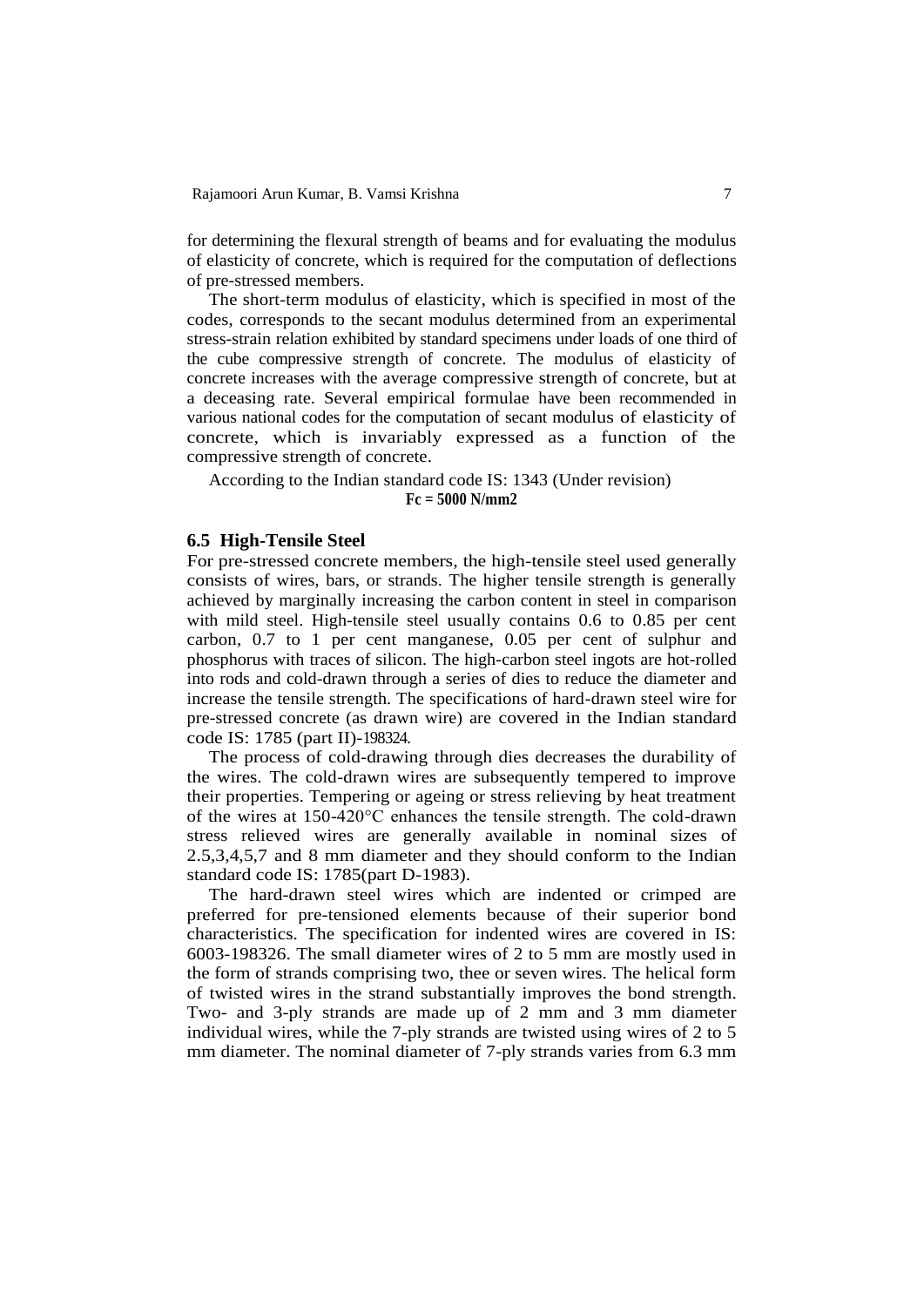to 15.2 mm. The properties of strands are covered in IS: 6006-1983.

**Table 2.** Mechanical properties of uncoated stress –Relieved Strand (IS: 6006- 1983)

| class                                                                                                              | <b>Designation</b> | Nominal<br>diameter of<br>strand (nun) | <b>Tolerances</b><br>on the<br>nominal<br>diameter of<br>strand | Nominal<br><b>cross</b><br>sectional area<br>of<br>strand(mm2) | <b>Breaking</b><br>load<br>minimum(N) | 0.2 percent<br>proof load<br>minimum(N) |
|--------------------------------------------------------------------------------------------------------------------|--------------------|----------------------------------------|-----------------------------------------------------------------|----------------------------------------------------------------|---------------------------------------|-----------------------------------------|
|                                                                                                                    | $2$ -ply $2$ mm    |                                        |                                                                 | 6.28                                                           | 12,750                                | 10.84                                   |
|                                                                                                                    | 2-ply 3mm          | $\overline{\phantom{m}}$               | $\overline{\phantom{m}}$                                        | 14.14                                                          | 25,500                                | 21,670                                  |
|                                                                                                                    | $3 - ply 3mm$      | $\overline{\phantom{m}}$               | $\hspace{0.1mm}-\hspace{0.1mm}$                                 | 21.21                                                          | 38,250                                | 32,460                                  |
|                                                                                                                    | 7.9 mm 7-ply       | 7.9                                    | $\sim$ 0.4                                                      | 37.4                                                           | 64,500                                | 547000                                  |
|                                                                                                                    | 9.5 mm 7-ply       | 9.5                                    | $\sim$ 0.4                                                      | 51.6                                                           | 89,000                                | 75600                                   |
|                                                                                                                    | 11.1mm 7-ply       | 11.1                                   | $\sim$ 0.4                                                      | 69.7                                                           | 1,20,100                              | 102300                                  |
|                                                                                                                    | 12.7 mm 7-ply      | 12.7                                   | $\sim$ 0.4                                                      | 92.9                                                           | 1,60,100                              | 136200                                  |
|                                                                                                                    | 15.2 mm 7-ply      | 15.2                                   | $\sim$ 0.4                                                      | 139.4                                                          | 2,40,200                              | 204200                                  |
| $\mathfrak{D}% _{T}=\mathfrak{D}_{T}\!\left( a,b\right) ,\ \mathfrak{D}_{T}=\mathfrak{D}_{T}\!\left( a,b\right) ,$ | 9.5 mm 7-ply       | 9.5                                    | 0.66                                                            | 54.8                                                           | 1,02,300                              | 87000                                   |
|                                                                                                                    |                    |                                        | 0.15                                                            |                                                                |                                       |                                         |
|                                                                                                                    | 11.1 mm 7-ply      | 11.1                                   | 0.66                                                            | 74.2                                                           | 1,37,900                              | 170200                                  |
|                                                                                                                    |                    |                                        | 0.15                                                            |                                                                |                                       |                                         |
|                                                                                                                    | 12.7 mm 7-ply      | 12.7                                   | 0.66                                                            | 98.7                                                           | 1,83,700                              | 156100                                  |
|                                                                                                                    |                    |                                        | 0.15                                                            |                                                                |                                       |                                         |
|                                                                                                                    | 15.2 mm 7-ply      | 15.2                                   | 0.66                                                            | 140                                                            | 260700                                | 221500                                  |
|                                                                                                                    |                    |                                        | 0.15                                                            |                                                                |                                       |                                         |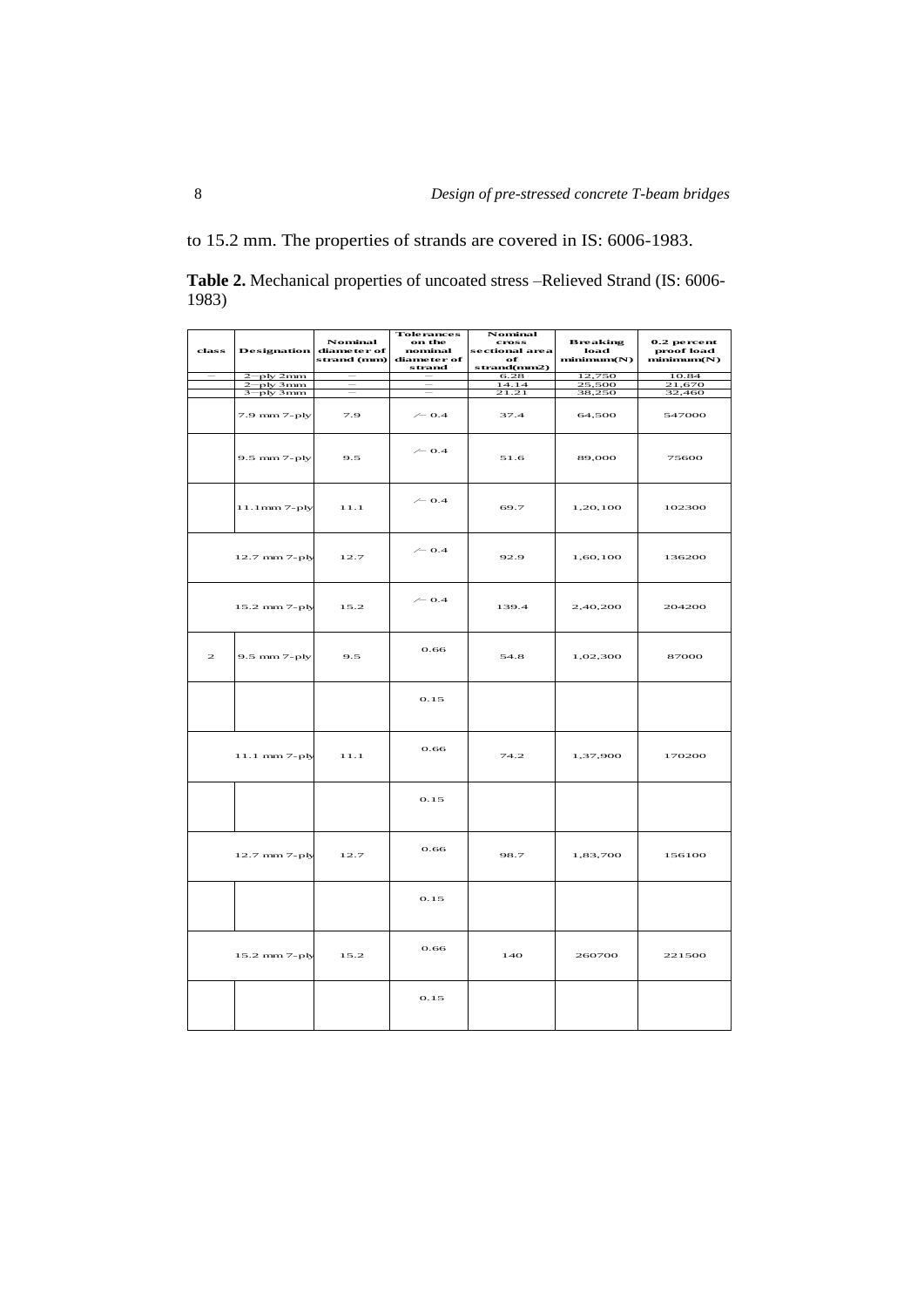### **7 BRIDGE LOADING STANDARDS**

### **7.1 Evolution of Bridge Loading Standards**

The first loading standard (IRC: 6) in India was published by the Indian Roads Congress in 1958 and subsequently reprinted in 1962 and 1963. The Section-II of the code dealing with loads and stresses was revised in the second revision published in 1964. The metric version was introduced in the third revision of 1966. The IRC: 6 Code has been revised to include the combination of loads, forces and permissible stresses in the Fourth revision published in 2000s

#### **7.2 Indian Roads Congress Bridge Loading Standards**

Highway bridge decks have to be designed to withstand the live loads specified by the Indian Roads Congress. The different categories of loadings were first formulated in 1958 and they have not changed in the subsequent revisions of 1964, 1966 and 2000.

The standard IRC loads specified in IRC: 6-2000 are grouped under four categories as detailed below:

# **7.3 IRC Class AA Loading**

Two different types of vehicles are specified under this category grouped as tracked and wheeled vehicles. The IRC Class AA tracked vehicle (simulating an army tank) of 700 kN and a wheeled vehicle (heavy duty army truck) of 400 kN are shown in Fig. 2.1.

All the bridges located on National Highways and State Highways have to be designed for this heavy loading. These loadings are also adopted for bridges located within certain specified municipal localities and along specified highways. Alternatively, another type of loading designated as Class 70 R is specified instead of Class A A loading.

### **7.4 IRC Class 70 R Loading**

IRC 70 R loading consists of the following three types of vehicles.

(a) Tracked vehicle of total load 700 kN with two tracks each weighing 350 kN.

(b) Wheeled vehicle comprising 4 wheels, each with a load of 100 kN totaling 400 kN

(c) Wheeled vehicle with a train of vehicles on seven axles with a total load of 1000 kN

The tracked vehicle is somewhat similar to that of Class A A, except that the contact length of the track is 4.87 m, the nose to tail length of the vehicle is 7.92 m and the specified minimum spacing between successive vehicles is

30 m. The wheeled vehicle is 15.22 m long and has seven axles with the loads totaling to 1000 kN. The bogie axle type loading with 4 wheels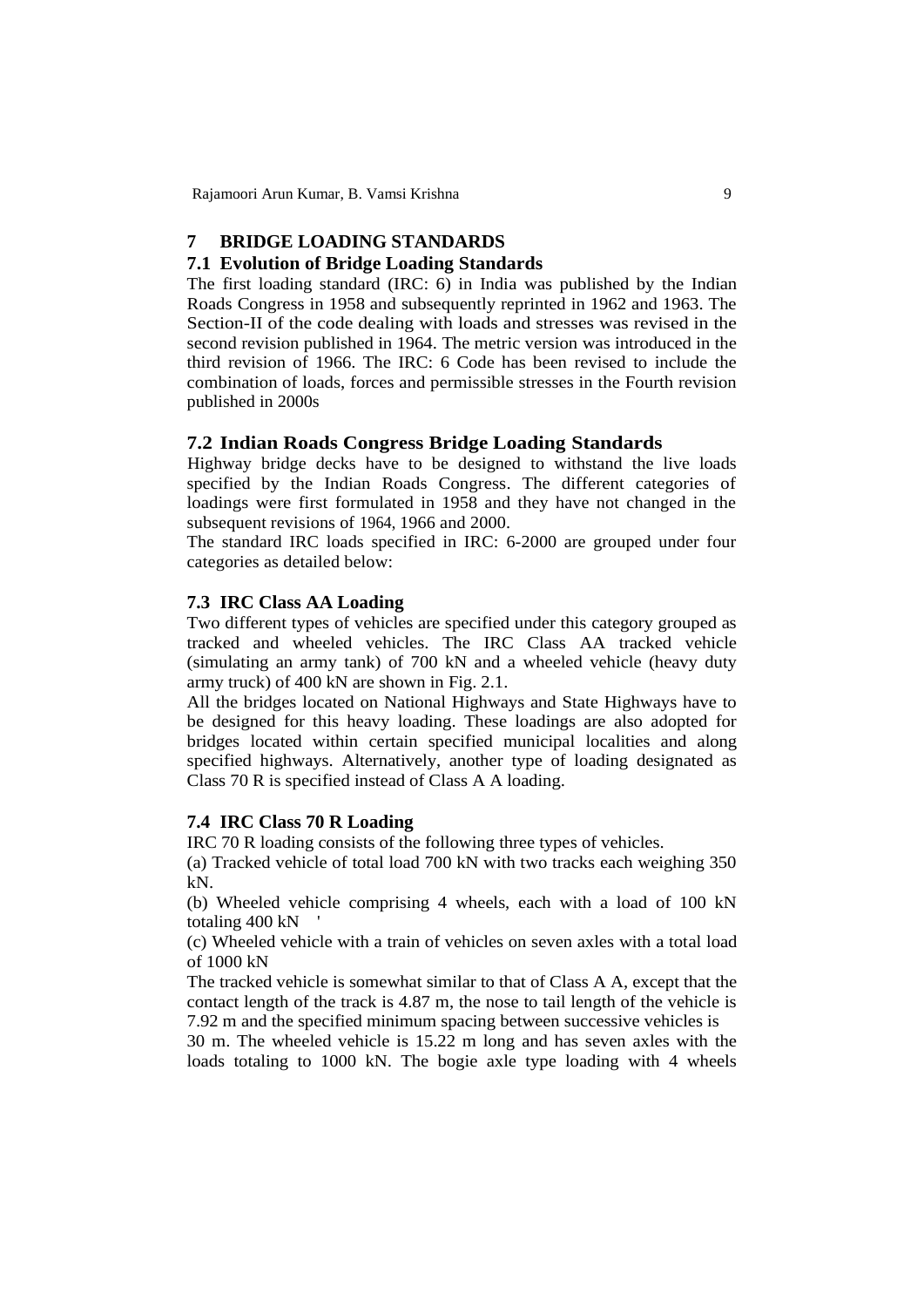totaling 400 kN is also specified. The details of IRC Class 70 R loading vehicles are shown in Fig. 2.2. The 700 kN tracked vehicle is common to both the classes, the only difference being the loaded length which is slightly more for the Class 70 R. Here second category is the wheeled type comprising 1000 kN train of vehicles on seven axles for the Class 70 R and a 400 kN bogie axle type vehicle for the Class AA.

The Class A loading is a 554 kN train of wheeled vehicles on eight axles. Impact is to be allowed for all the loadings as per the specified formulae which is different for steel and concrete bridges.

The various categories of loads are to be separately considered and the worst effect has to be considered in design. Only one lane of Class 70 R or Class AA load is considered whereas both the lanes are assumed to be occupied by Class A loading if that gives the worst effect

### **7.5 IRC Class A Loading**

IRC Class A type loading consists of a wheel load train comprising a truck with trailers of specified axle spacing and loads as shown in Fig. 2.3. The heavy duty truck with two trailers transmits loads from 8 axles varying from a minimum of 27 kN to a maximum of 114 kN. The Class A loading is a 554 kN train of wheeled vehicles on eight axles. Impact has to be allowed as per the formulae recommended in the IRC: 6-2000.

#### **7.6 IRC Class B Loading**

Class B type of loading is similar to Class A loading except that the axle loads are comparatively of lesser magnitude. The axle loads of Class B are a 332 kN train of wheeled vehicles on eight axles.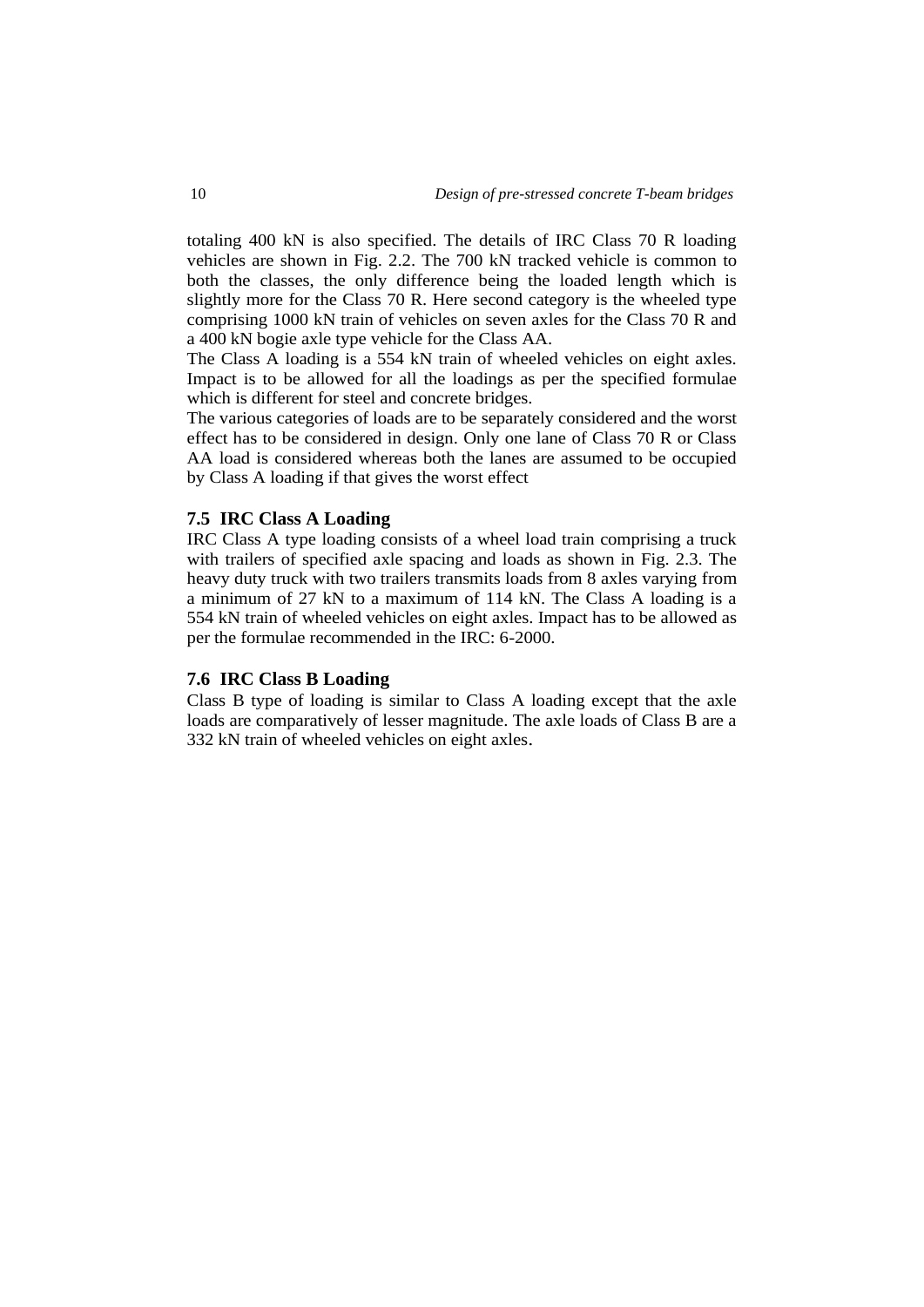

*Figure 2. IRC Class AA Tracked and Wheeled Vehicles*

# **8 PRE-STRESSING SYSTEMS**

The various methods by which pre-compressive is follows:

- 1. Generation of compressive force between the structural element and its abutments using flat jacks.
- 2. Development of hoop compression circumferential wire winding.
- 3. Use of longitudinally tensioned steel embedded in concrete or housed in ducts.
- 4. Use of the principle of distortion of a statically indeterminate structure either by displacement or by rotation of one part relative to the remainder.
- 5. Use of deflected structural steel sections embedded in concrete until the hardening of the latter.
- 6. Development of limited tension in steel and compression in concrete by using expanding cements. The most widely used method for pre-stressing of structural concrete elements is longitudinal tensioning devices .Prestressing by the application of direct forces between abutments is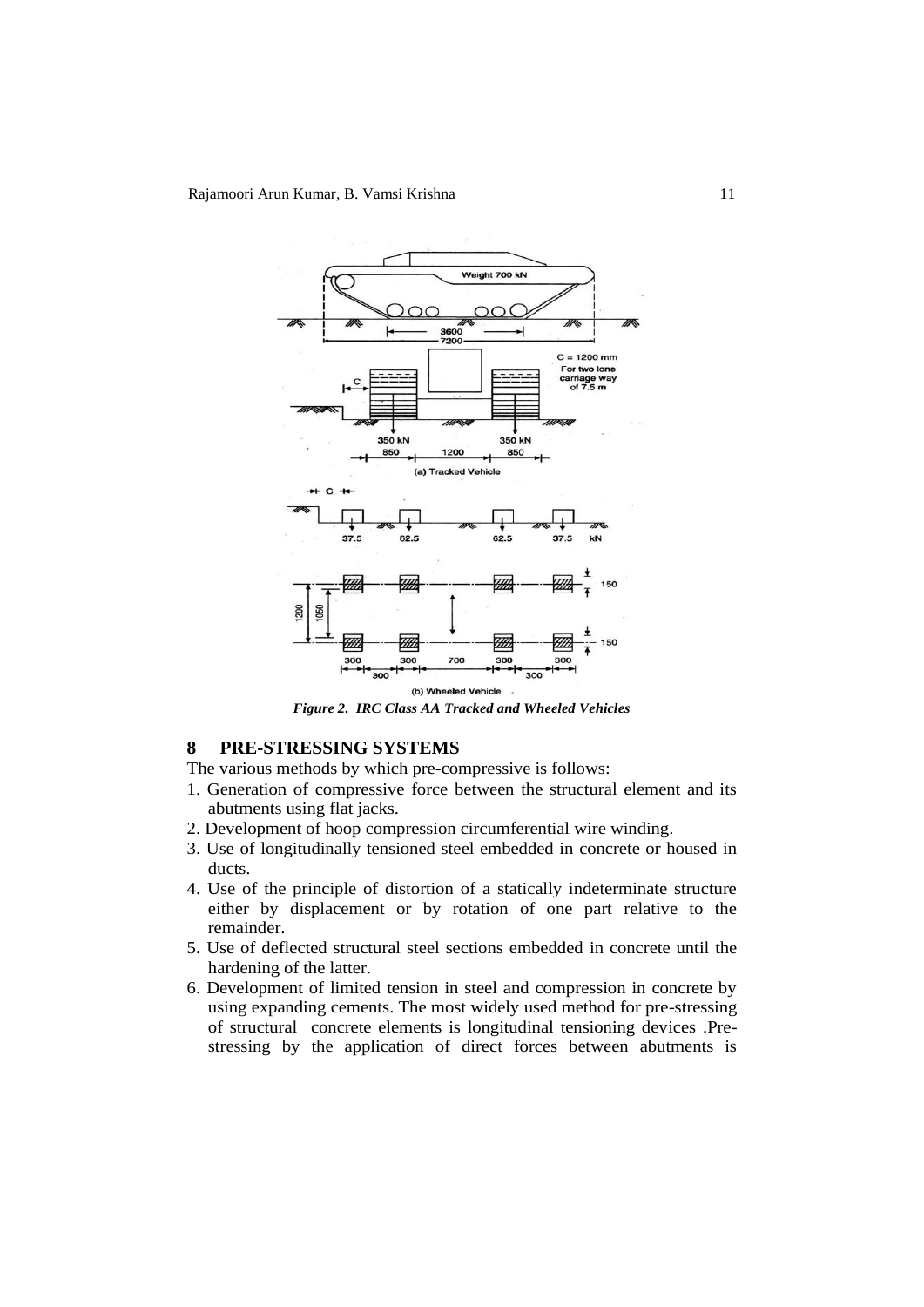generally used for arches and pavements while flat jacks are invariably used t structures, such as tanks and pipes, it is com in concrete by circular pre-stressing. With the development of expansive cements, pre-stress in concrete can be developed by chemical pre-stressing.

### **9 TENSIONING DEVICES**

The various types of devices used for tensioning steel ac grouped under four principal categories, namely:

- 1. Mechanical.
- 2. hydraulic,
- 3. Electrical (thermal), and
- 4. Chemical.

# **10 PRE-STRESSED CONCRETE BRIDGES**

Pre-stressed concrete is ideally suited for the construction of medium- and long-span bridges. Ever since the development of pre-stressed concrete by Freyssinet in the early 1930s, the material has found extensive application in the construction of long-span bridges, gradually emplacing steel which needs costly maintenance due to the inherent disadvantages of corrosion under aggressive atmospheric conditions.

Solid slabs are used for the span range of 10 to 20 m. while T-beam slab decks are suitable for spans in the range of 20 to 40 m. Single or multi cell box girders ac preferred for larger spoils of the order of 30 to 70 m. Pre-stressed concrete is ideally suited for long-span continuous bridges in which precast box girders of variable depth are used for spans exceeding 50 m. Pre-stressed concrete has been widely used throughout the world for simply-supported, continuous, balanced cantilever, suspension, hammerhead and bridle-chord type bridges in the span range of 20 to 500 m.

# **11 CODES & STANDARDS**

The design of various components of the structure, in general are based on provisions of IRC/IS Codes.

Wherever IRC code is silent, reference is made to other Indian/International codes and standards. The list of IRC Codes (latest revisions) given below will serve as a guide for the design of structures.

**IRC: 5-1998** Standard Specifications and Code of Practice for Road Bridges, Section I – General Features of Design.

**IRC: 6-2000** Standard Specifications and Code of Practice for Road Bridges, Section-II – Loads and Stresses.

**IRC: 21-2000** Standard Specifications and Code of Practice for Road Bridges, Section-III – Cement Concrete.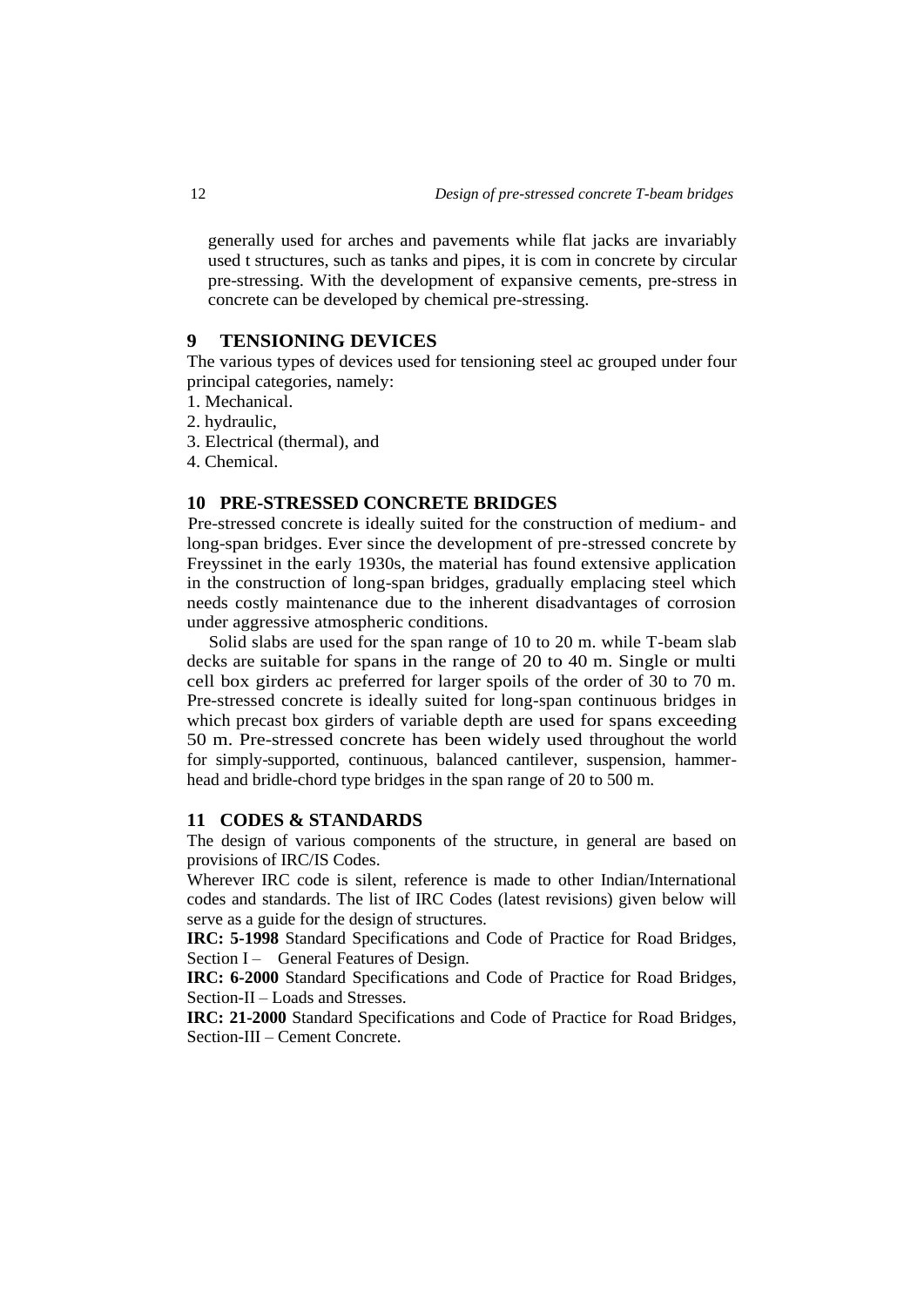Rajamoori Arun Kumar, B. Vamsi Krishna 13

**IRC: 18-2000** Design Criteria for Pre-stressed Concrete Road Bridges (Post Tensioned Concrete) (Third Revision).

**IRC: 22-1986** Standard Specifications and Code of Practice for Road Bridges, Section-VI –Composite Construction.

**IS: 6006-1983** Indian Standard Specification for Uncoated Stress Relieved Strand for Pre-Stressed Concrete.

### **12 CONCLUSIONS**

Based on the above, the following conclusions can be drawn

- 1. Bending moments and Shear force for PSC T-beam girder are lesser than RCC T-beam Girder Bridge. Which allow designer to have lesser heavier section for PSC T-Beam Girder than RCC T-Girder for 24 m span.
- 2. Moment of resistance of steel for both has been evaluated and conclusions drawn that PSC T-Beam Girder has more capacity for 24 m and more than 24m of span.
- 3. Shear force resistance of PSC T-Beam Girder is more compared to RCC T- Girder for 24 m span.
- 4. As we go Total Super structure of a Bridge Project the Quantity of steel and the Cost of concrete for PSC T-Beam Girder is less than RCC T-Beam Girder as quantity required by T-beam Girder.
- 5. Deflection for PSC T-beam Girder is less than RCC T-Beam Girder Bridge.
- 6. Durability for PSC T-beam Girder is more than RCC T-Beam Girder Bridge.

#### **ACKNOWLEDGEMENTS**

Surya Prakash as a Designer in SHELADIA ASSOCIATES INC and SEW INFRASTRUCTURE LIMITED.

#### **REFERENCES**

- [1] Krishna Raju, N., Design of Concrete Mixes (4th Edition), C.B.S. Publishers New Delhi, 2002.
- [2] Freysssinet, E., the Birth of Pre-stressing, Cement & Concrete Association, London, Translation.
- [3] Reynolds, C.E and Steedman, J., Reinforced Concrete Designers Hand Book, Concrete Publications Ltd., London, 1974.
- [4] IS: 10262 1982. Indian Standard Guide Lines for Concrete Mix Design, Indian Standards Institution, New Delhi. 1983.
- [5] IS: 1343 1980 Indian Standard Code of Practice for Pre-stressed Concrete (First revision). Indian Standards Institute, New Delhi, 1981,
- [6] IS:456 1978. Indian Standard Code of Practice for Plain and Reinforced Concrete. (third revision). Indian Standards Institution, New Delhi, 1979,
- [7] IS: 1785 (Part II) 1983, Indian Standard Specification for Plain Hard-Drawn Steel Wire for Pre-stressed Concrete. Part II as drawn wire, (2\*1 revision), Indian Standards Institution. New Delhi, 1983.